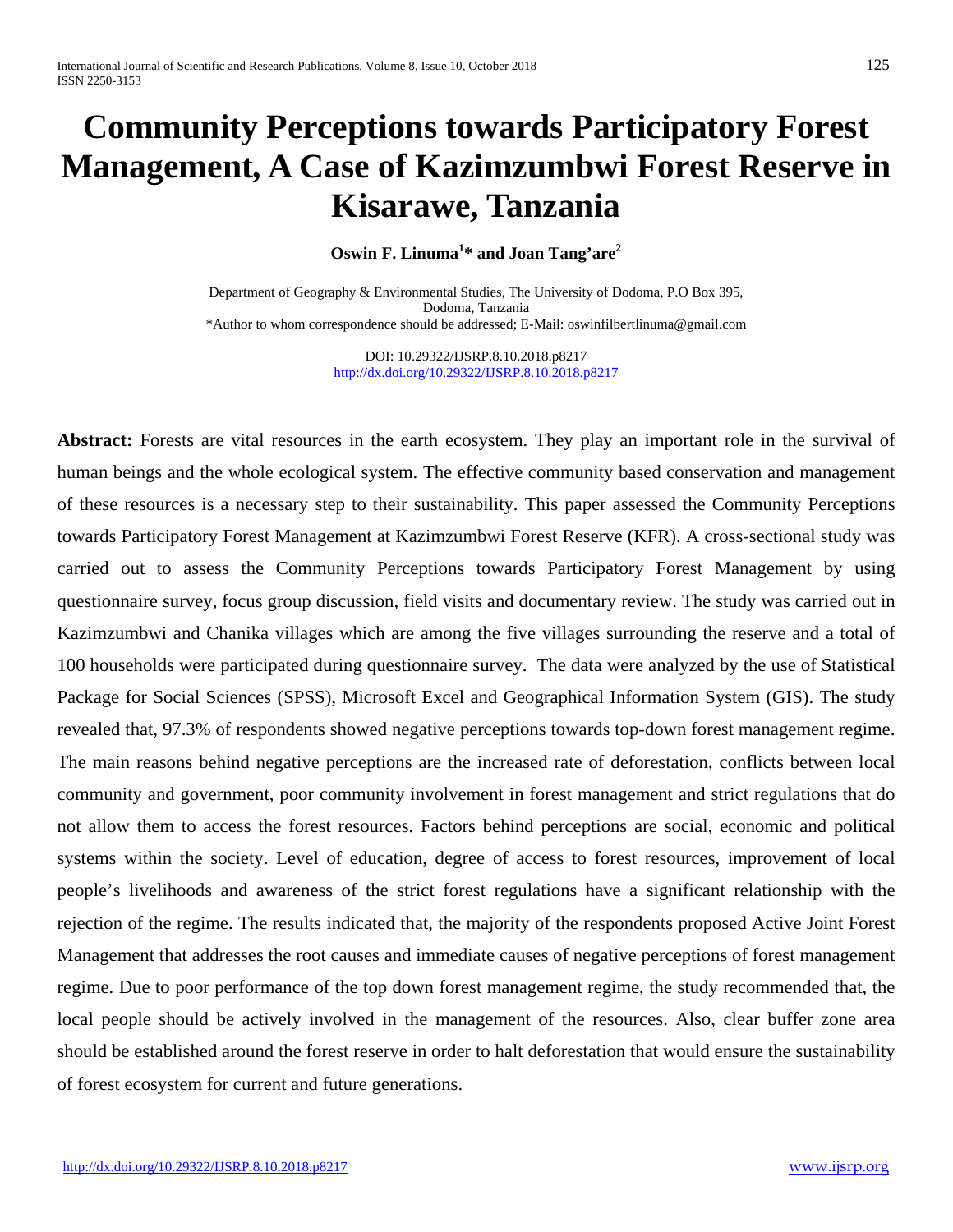International Journal of Scientific and Research Publications, Volume 8, Issue 10, October 2018 126 ISSN 2250-3153

*Index Terms***:** Kazimzumbwi Forest Reserve, Community Perceptions, Participatory Forest Management, GIS

## I. INTRODUCTION

The forest sector plays an important role in the economic development of many countries and livelihoods of many communities in the world (World Bank, 2001). Ecologically, forest ecosystems contribute to the protection of watersheds. Forests are key elements in the regulation of hydrological cycles, climate and the reduction of atmospheric pollution and they play an essential role in the global carbon cycle (FAO, 2011). Almost, 1.6 billion people in the world rely heavily on forest resources for their livelihoods (WB, 2001). Also, forests account for about an average of 6 per cent of Growth Domestic Product (GDP) in the African regions which is the highest in the world (WB, 2003).

Many forest resources in the world have been designated as forest reserves, national parks and nature reserves as the best way of biodiversity preservation (Pimbert and Pretty, 1995). One-fifth, approximately 21% of the global forest resources are managed primarily for conservation and protection (UNDP, 2007). About 13% of forest resources in Europe, 30% in Asia and the Pacific, and 21% in Africa are managed under protection and conservation (UNEP, 2007).

In developing countries, many forest reserves are managed through Participatory Forest Management (PFM) as stressed in many African countries' forest laws and policies like Gambia, Ethiopia, South Africa, Zambia, Uganda and Kenya, among others (Wily, 2002). For instance, the PFM approach is widely spread in many African countries, like Penessaulou Reserve in Benin, State Forests of Oromiya Region in Ethiopia and Mafungabusi Forest Reserve in Zimbabwe (Wily, 2002).

In Tanzania, PFM is adopted and in 1998 Tanzania Forest Policy was introduced, and 2002 Tanzania Forest law was to use PFM in managing her forest resources (URT, 1998). Despite the adoption of PFM in Tanzania, like other developing countries, deforestation and conflicts on forest resources management are still persisting in many forest reserves. Kazimzumbwi, in particular, is characterized by conflicts and violation of human rights. For instance in 1998, the Tanzanian police forcibly removed approximately 1000 people from their homes, burned homes and agricultural fields, a villager was killed (Yonge Nawe Environmental Action Group, 2003) and at least 700 people were injured (WRM, 1999). Therefore, this study intended to explore community perceptions towards Participatory Forest Management to the community around KFR.

#### II. MATERIALS AND METHODS

#### *2.1 Study area*

The study centred on KFR in Kisarawe district, Tanzania. The rationales for selecting this district were, first the reserve has an increasing rate of deforestation (Mchome, 2001); secondly, its management is challenged by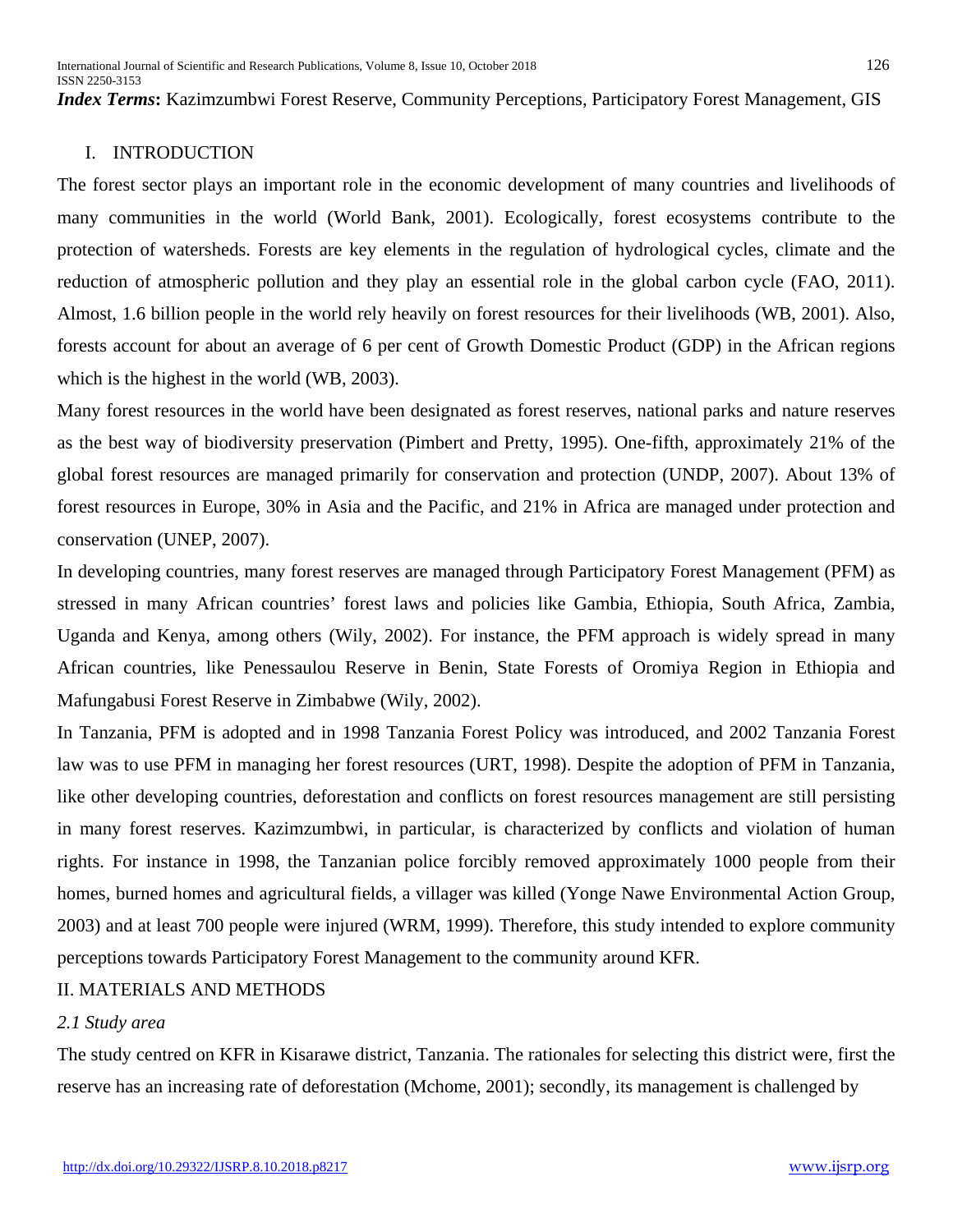frequent conflicts between the central government and surrounding villagers (Yonge Nawe Environmental Action Group, 2003). The third reason was its easy accessibility. KFR is located on the Pugu hills 20 km southwest of Dar es Salaam. The reserve lies between latitudes 6° 55′ and 7° 02′S and longitude 39° 02′ and 39° 04′E covering an area of 3800 hectares. Climate of KFR and the surrounding villages is generally influenced by south and monsoon winds. The area receives annual total rainfall between 1000 mm to 1248 mm which falls within two periods: the short rain period begins in November and ends in December, and the long rain is experienced between January to mid-March (Ndumbaro, 1999). KFR is a catchment area of Msimbazi River that flows to the Indian Ocean. It is also a source of streams and rivers of Dalu, Mzumbwi, Nyebura, Vikongoro, Mzinga, Bulampaka, Nzasa, Mnyundo, Kinyamwezi and Kimwani. There are also two wetlands namely Dalu and Ng'azi in the reserve. Vegetation cover in the forest reserve has been described as Zanzibar-Inhambane Undifferentiated Forest which has a characteristic of ridged, valley slope and valley bottom variation (Ndumbaro, 1999). Ridge tops and steeper slopes support dry evergreen forest while gentler slopes support moist forest stands dominated by *Antiaris toxicaria and Dialium holtzii* and transition woodland predominates on the lower slopes grading to wetland species in the valleys (Mung'ong'o *et al*., 1997).



**Figure 1:** Location of Kazimzumbwi and Chanika villages and KFR **Source:** UDSM Geography Department Cartographic Unit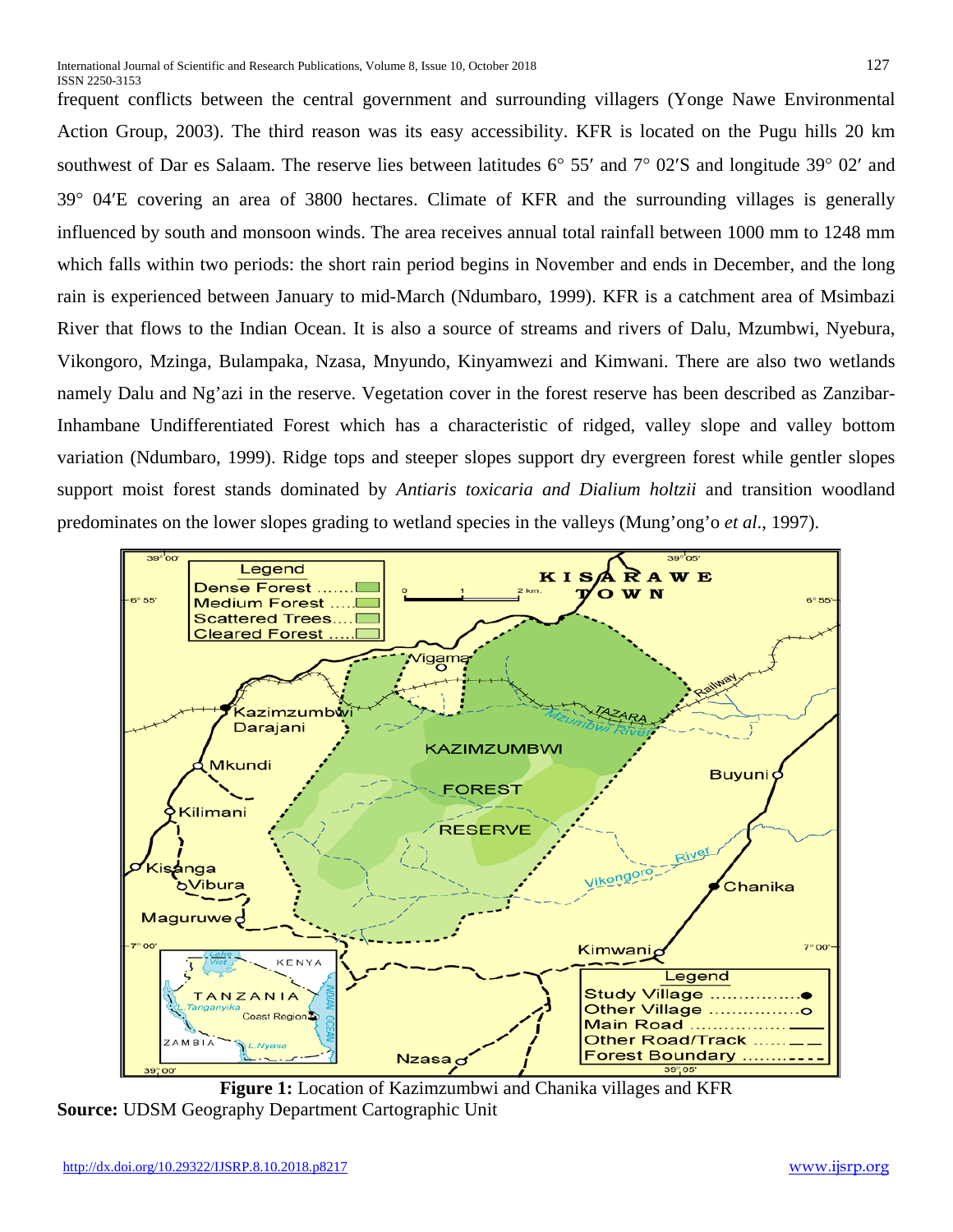## *2.2 Sampling Procedures*

Both probability and non-probability sampling methods were employed. Probability sampling included simple random sampling to obtain representative of community members from the villages around forest reserve while non probability sampling using purposive sampling method was used to select key informants. Purposeful sampling was done for the selection of head of forestry department , head of water department, head of environmental department, head of agriculture department, head of livestock department, community development officers, environmental conservationists, Non-Governmental Organization (NGOs), village and ward executive officers.

## *2.3 Data Collection Methods*

Primary data were done through questionnaires survey using structured questionnaire, focused group discussion (FGD) by using check list or guide questions and key informants interview by using interview guide. According to Berg, (2009) FGD is the method that provides in-depth qualitative insights gathered from a relatively small group of people concerning behavior, past experience, differences in perceptions, opinions and suggestions. FGD comprises 8-12 of people from both villages around KFR. These are dwellers, farmers/peasants and livestock keepers. This approach was used to provide room for effective interaction of all members and therefore various issues for example the main reasons behind negative perceptions are the increased rate of deforestation, conflicts between local community and government, poor community involvement in forest management and strict regulations that do not allow them to access the forest resources were discussed as well as the way forward. Also, it was used as a triangulation tool for incorporating other information which was collected by other methods. Secondary data were collected through review of various reports, books, journals and other publications related to the study. Data captured through use of survey method were sorted for clarity and then entered into SPSS software (20 versions) for analysis. Moreover, Content Analysis (CA) was used to analyze data collected through FGD and Key Informant interviews. Furthermore, Geographical Information Systems (GIS) was used for land cover detection in KFR and were analyzed based on the interpretation of satellite images. GIS analysis revealed the changing nature of deforestation of the reserve in three periods since 1956 to 2008. The analysis quantified the amount of forest being deforested, regrowth and the remained least disturbed forest cover.

#### III. RESULTS AND DISCUSSIONS

## *3.1 Education, household size, housing status, economic activities and land holding of the respondents*

Based on level of education, it showed that, more than half (62%) of respondents had not attained formal education whereby Kazimzumbwi had a high rank (Table 1). In Kazimzumbwi, no respondent had attained tertiary education. Education is an important component of the human resource base because it influences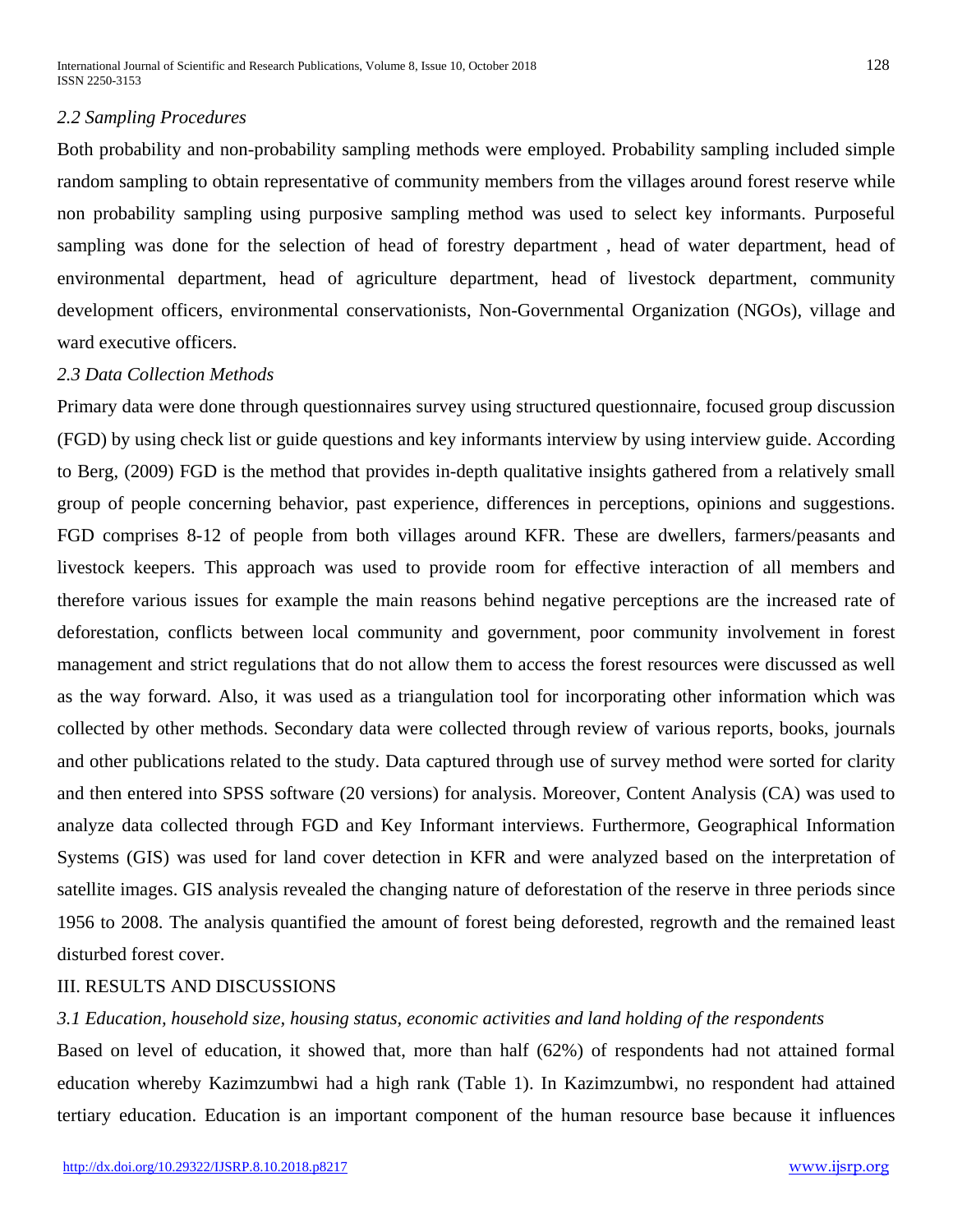someone's knowledge of and dependence on the Mother Nature including forest resources. This implies that, less educated people in the study area were much more dependent on the forest resources for their livelihood than their educated counterparts. There is large number of respondents without formal education because they are living along the forest reserve hence they do not give due importance to education. Mngumi et al, (2013) who reported that, the majority have got low education which can be a stumbling block towards utilizing forest resources sustainably.

| <b>Villages</b>     |                    |                 |      |                 |              |      |
|---------------------|--------------------|-----------------|------|-----------------|--------------|------|
| <b>Education</b>    | <b>Kazimzumbwi</b> |                 |      | Chanika         | <b>Total</b> |      |
|                     | Freq               | Percent $(\% )$ | Freq | Percent $(\% )$ | Freq         | $\%$ |
| No Formal education | 10                 | 62              | 46   | 54              | 31           | 31   |
| Primary education   | 5.9                | 37              | 30   | 35.7            | 42           | 42   |
| Secondary education | 0.1                |                 | 16   | 7.1             |              |      |
| Adult education     |                    |                 |      | 1.2             |              |      |
| College/university  |                    |                 |      | 1.2             |              |      |
| Total               |                    | 100             | 84   | 100             | 100          | 100  |

| Table 1: Education Level of the Household Respondents ( $N = 100$ ) |  |  |
|---------------------------------------------------------------------|--|--|
|---------------------------------------------------------------------|--|--|

**Key:** Freq = Frequencies

Regarding the household size, the findings depicted that, most households in Kazimzumbwi and Chanika villages comprised of six to ten family members and few households had more than eleven household members (Table 2). Household size is very important in determining the rate of exploitation of the forest resources. This is due to the fact that, more mouths to feed increase the demand for forest resources and thus encourages encroachment. Families with large numbers of household members positioned themselves to abject poverty as revealed by level of income, land holding and excessive dependency from the forest resources. As supported by Makunga and Misana (2017) who observed that, larger household size resulted to higher need of land for cultivation in order to meet food demand and forest products for generating income. Large family size in the study area is attributed by polygamous marriages which is likely to increase the number of children in the family.

| Family   | <b>Villages</b>    |      |         |      |              |            |
|----------|--------------------|------|---------|------|--------------|------------|
| members  | <b>Kazimzumbwi</b> |      | Chanika |      | <b>Total</b> |            |
|          | Freq               | %    | Freq    | %    | Freq         | $\%$       |
| $1-5$    |                    | 37.5 | 31      | 36.9 |              |            |
| $6 - 10$ |                    | 56.2 | 33      | 39.3 | 42           | 42         |
| $11+$    |                    | 6.3  | 20      | 23.8 |              | $\angle 1$ |
| Total    | 10                 | 100  | 84      | 100  | 100          | 100        |

## Table 2: Household Size  $(N = 100)$

Field observation revealed that, some of the houses in Kazimzumbwi village were built of poles and roofed by grass as supported by Figure 2. Conversely, Chanika village, a peri-urban area located about 20.1 kilometres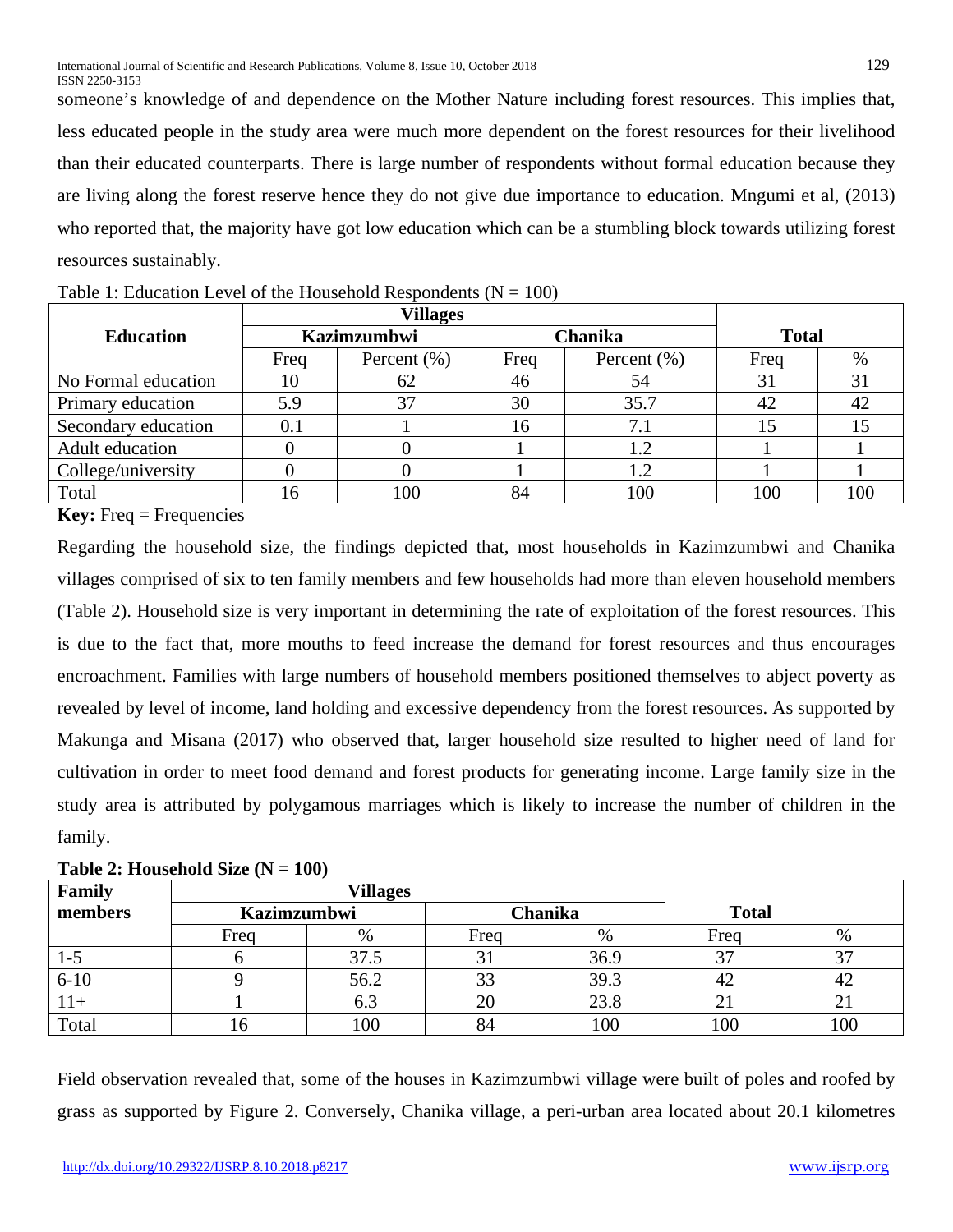from Dar es Salaam City centre, has houses built of bricks and roofed with iron sheets. Housing status is very crucial in assessing the level of livelihood and their relation to Mother Nature. The nature of housing of the population detects the way these people view nature. The nature of houses in Kazimzumbwi particularly in Vibura sub-village reflected the way villagers were dependent upon Mother Nature for poles, grass and thatches. Chanika, on the other hand, a more modernised village, brick-iron sheets houses dominated the area which signifies reduced reliance on the forest resources for construction purposes.



**Figure 2: A thatch-roofed house built with small poles and mud reflecting reliance on Mother Nature in Vibura sub-village in Kazimzumbwi village**

The majority (87%) of villages around Kazimzumbwi were involved in agricultural activities while the rest (13%) in Chanika were government employees as well as petty traders (Table 3). The kind of crops grown include cassava, sweet potatoes, paddy, cashew nuts, vegetables like cabbages, cucumber, okra and fruits such as mangoes, jack fruits and water melons. This implies that, the community in Kazimzumbwi villages were predominantly engaged in subsistence farming which is heavily affects the forest resources. Also, discussion with key informants revealed that, during the dry season youths engaged in harvesting forest resources within KFR for charcoal and poles as a substitute to agricultural activities. As revealed by Kahyarara et al, (2002) who pointed out that, communities living closer to KFR are affected by poverty and limited sources of income hence the involvement with forest products is the simplest way to generate income.

|                               |                    | <b>Villages</b> | <b>Total</b> |      |         |     |
|-------------------------------|--------------------|-----------------|--------------|------|---------|-----|
| <b>Economic activities</b>    | <b>Kazimzumbwi</b> |                 |              |      | Chanika |     |
|                               | Freq               | %               | Freq         | %    | Freq    | %   |
| Agriculture                   | 14                 | 87.5            | 51           | 60.7 | 65      | 65  |
| Petty trading                 |                    |                 |              | h    |         |     |
| Wage employment               |                    |                 |              | 10.7 |         |     |
| Petty trading and agriculture |                    | 12.5            | 18           | 21.4 | 20      | 20  |
| Non income generating         |                    |                 |              | 1.2  |         |     |
| activity                      |                    |                 |              |      |         |     |
| Total                         | l6                 | 100             | 84           | 100  | 100     | 100 |

## **Table 3: Occupation of respondents**

Field observations and discussion with key informants revealed that, farming activities are encroaching to the KFR (Figure 3); contributing to the degradation of forest resources hence threatened the sustainability of forest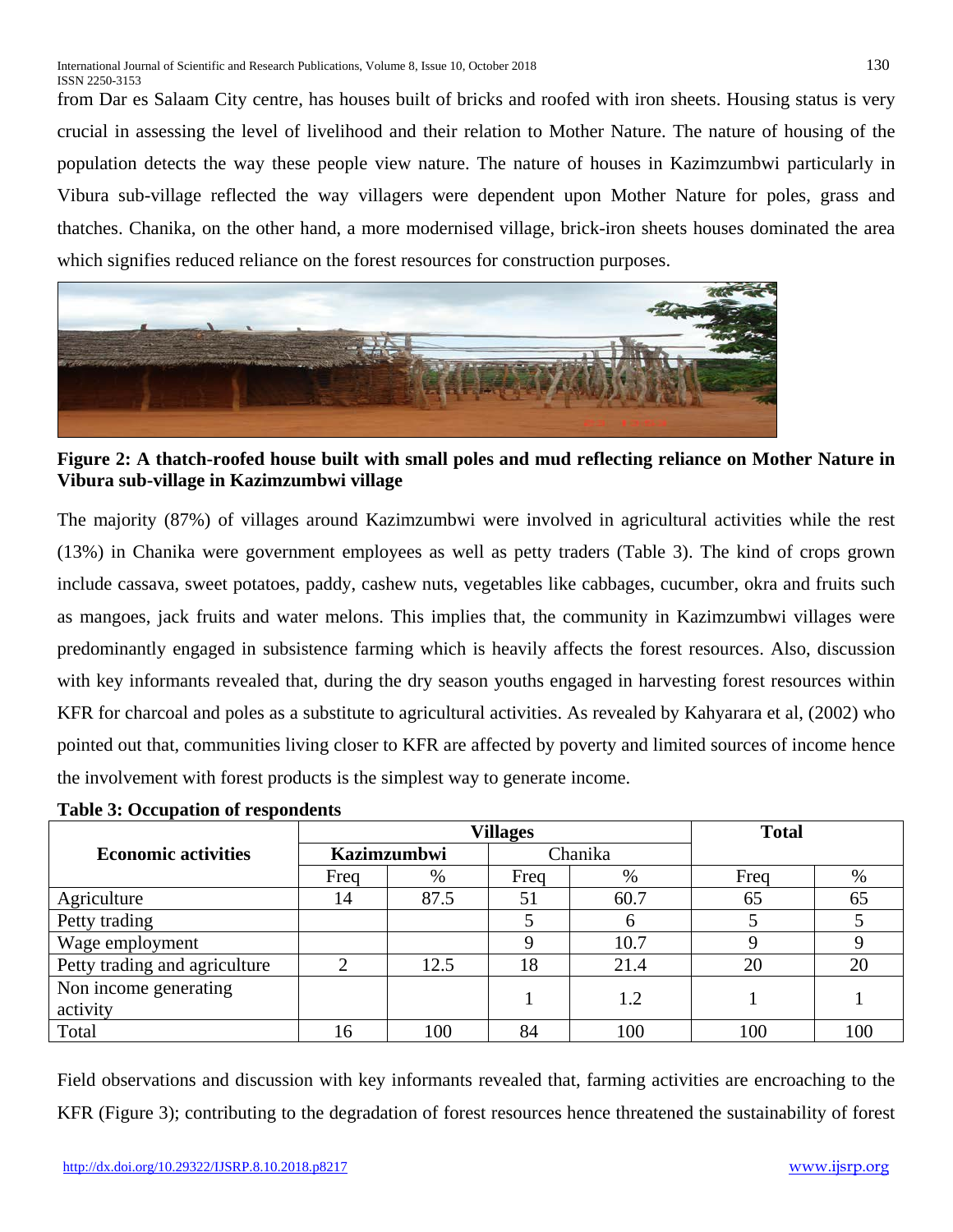resources in Kazimzumbwi. As supported by Mdem et al, (2012 in Mulungu 2007) who portrayed that, illegal activities carried out by human beings in the forest reserve like logging, charcoal burning, farming, cutting of trees for construction purposes and gravel quarrying resulted to degradation of the forest.





Based on land holding, field observation found out that, most of respondents in both villages owned farms ranging from 3 to 4 acres. About 25% of respondents in Kazimzumbwi village held farms greater than seven acres by size while none of the respondents in Chanika owned a farm more than seven acres as depicted (Table 4). Farm sizes of respondents have implications both on the utilization of land for different uses and the impact on the forest reserve. Also, during FGD, Nzasa respondents disclosed that villagers especially who live closure to KFR and who owned small portions of land, and had large families, tend to cultivate crops by crossing the forest reserve border so as to increase food production for their livelihoods. Furthermore, the interview with the executive village officer at Nzasa revealed that, Chanika experienced competition over land due to its location near Dar es Salaam City. This was contributed by transformation from peri-urban and rural lands to the urban fabric. The competition over land does not concur with the conservation objectives of the reserve. As supported by Mulungu (2007) who revealed that, those who have owned 1 and 2 acres are regarded as poor while those who have owned more than 4 acres are considered as well-off families and these are people who moved from Dar es Salaam or still conduct their activities from Dar Salaam City.

| Size of a   | <b>Villages</b>    |      |                |      |      |              |  |
|-------------|--------------------|------|----------------|------|------|--------------|--|
| farm (acre) | <b>Kazimzumbwi</b> |      | <b>Chanika</b> |      |      | <b>Total</b> |  |
|             | Freq               | %    | Freq           | $\%$ | Freq | $\%$         |  |
| None        |                    |      |                | 17.9 | 15   | 15           |  |
| $1-2$       |                    | 6.2  | 25             | 29.8 | 26   | 30.6         |  |
| $3-4$       | n                  | 37.5 | 33             | 39.2 | 39   | 45.9         |  |
| $5-6$       |                    | 31.3 |                | 13.1 | 16   | 18.8         |  |
| $7+$        |                    | 25   |                |      |      | 4.7          |  |
| Total       | 16                 | 100  | 69             | 100  | 100  | 100          |  |

**Table 4: Land Holding of the Household Respondents in Two Villages (N = 100)**

# *3.2 Effects of KFR degradation*

Field observation and during FGDs, it was revealed that, deforestation of KFR has resulted to degradation of the forest ecosystem and consequently has exacerbated poverty among the residents surrounding the reserve. The majority of respondents were able to identify the effects of deforestation including variation of rainfall pattern in terms of quantity and season, food insecurity and floods as narrated in Box 1. Also, Lupala et al,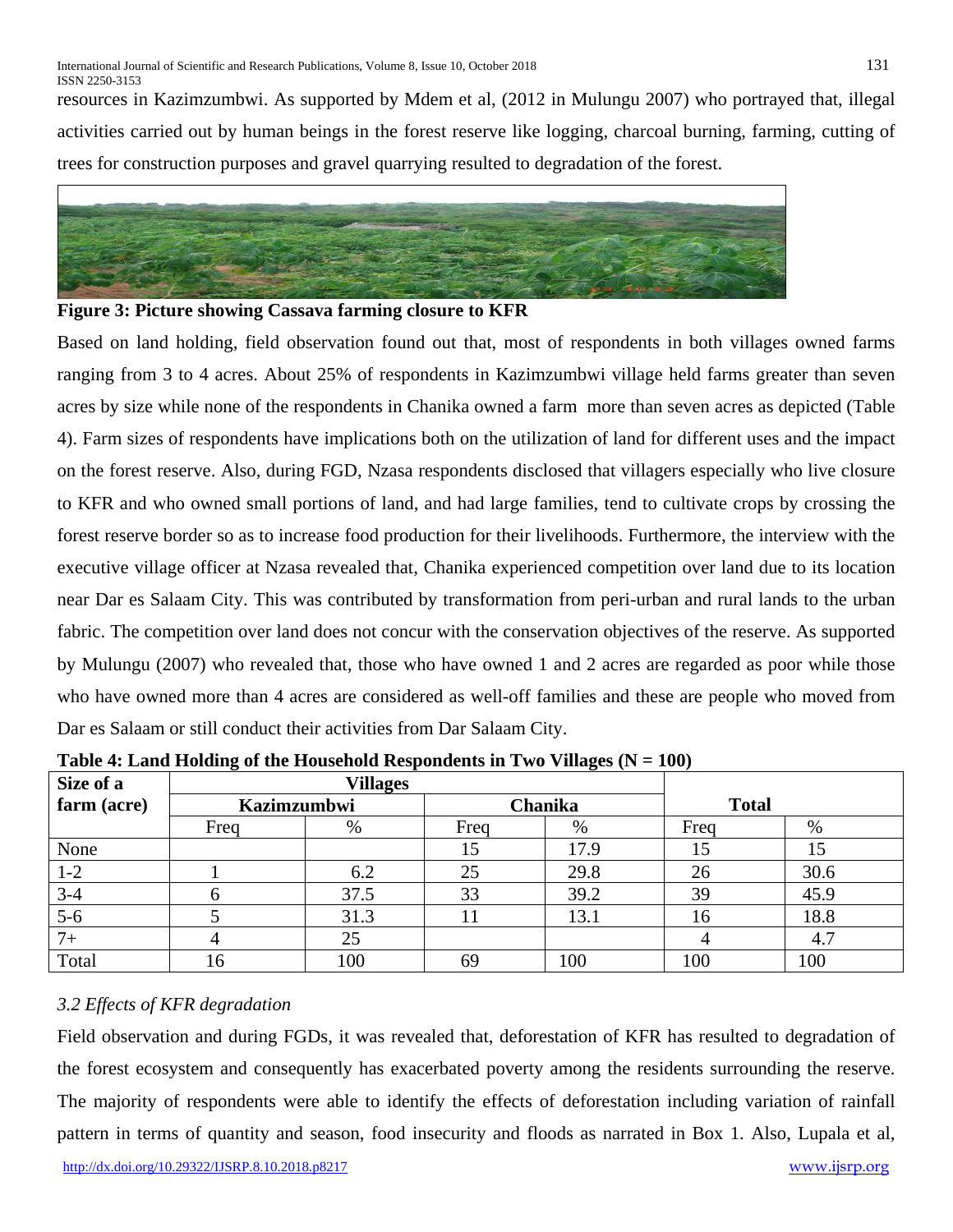(2014) observed that, the degradation of forest reserve resulted to the vanishing of honey, waxy, mushrooms as well as the drying of river sources due to anthropogenic activities.

*Currently we are facing floods in my homestead during rainy seasons. My homestead is often covered by rainwater; we cannot walk out of the house until flood recedes. That situation was rarely seen in the 1980s when I settled in the area (village).*

**Box 1: Narration of a woman respondent during FGD in Kimwani sub-village at Chanika village.**

## *3.4 Residence Time of the Respondents*

A substantial number of respondents (75%) had been in their villages for more than twenty years and none of the respondents had been at Kazimzumbwi village for less than ten years (Table 5). Chanika experienced inmigrants comprising of 14.3% of all respondents in Nzasa and Kimwani sub-villages of Chanika village. Residence time was fundamental in assessing the perceptions of local people on conservation and management initiatives of forest resources. The longer the residence time the more people get used to the importance of the forest resources. Despite the existence of forest regulations, people who had longer interaction with the resource tend to struggle to access the forest resources because of the hidden value of the resource on which their livelihood is dependent upon. In-migrants (14.3 %) in Chanika village based on urban-rural migration were poorly informed of the hidden value of the forests to the surrounding environment. These findings are in line with Mdemu, et al.; (2012) who observed that, population increase due to the growth in per-urban areas have created pressure on natural resources especially in KFR as almost the communities surrounding it are overdependence for the last twenty years and they still depend on it.

|                                  | <b>Villages</b>    |               |         |               |              |               |
|----------------------------------|--------------------|---------------|---------|---------------|--------------|---------------|
| <b>Residence</b><br>time (years) | <b>Kazimzumbwi</b> |               | Chanika |               | <b>Total</b> |               |
|                                  | <b>Freq</b>        | $\frac{6}{9}$ | Freq    | $\frac{6}{9}$ | Freq         | $\frac{0}{0}$ |
| Less than 10                     |                    |               |         | 14.3          |              |               |
| $6 - 10$                         |                    | 25            | 36      | 42.9          | 40           | 40            |
| $20+$                            |                    | 75            | 36      | 42.9          | 48           | 48            |
| Total                            |                    | 100           | 84      | 100           | 100          | 100           |

**Table 5: Respondents' Residence Time in the Study Area**

# *3.5 Community Awareness of the Forest Resources within KFR*

Results (Table 6) showed that, majority (87%) of all respondents interviewed acknowledged the existence of the KFR with the identification of tree species like *Brachystegia microstachys*, *Pterocarpus angolensis*, khaya antothica, ruber, cassia, eucalyptus, pine, shrubs and grasses including elephant grass; wild animals included wild pigs, monkeys and baboons; there were also insects and a stream/river (Mzumbwi River the only permanent river that has remained in the reserve). However, 13% did not recognize or disregard the existence of the reserve. This implies that, although they lived with forest resources, did not know or neglect if the resources were protected. The large percent of the respondents in Kazimzumbwi Village recognized the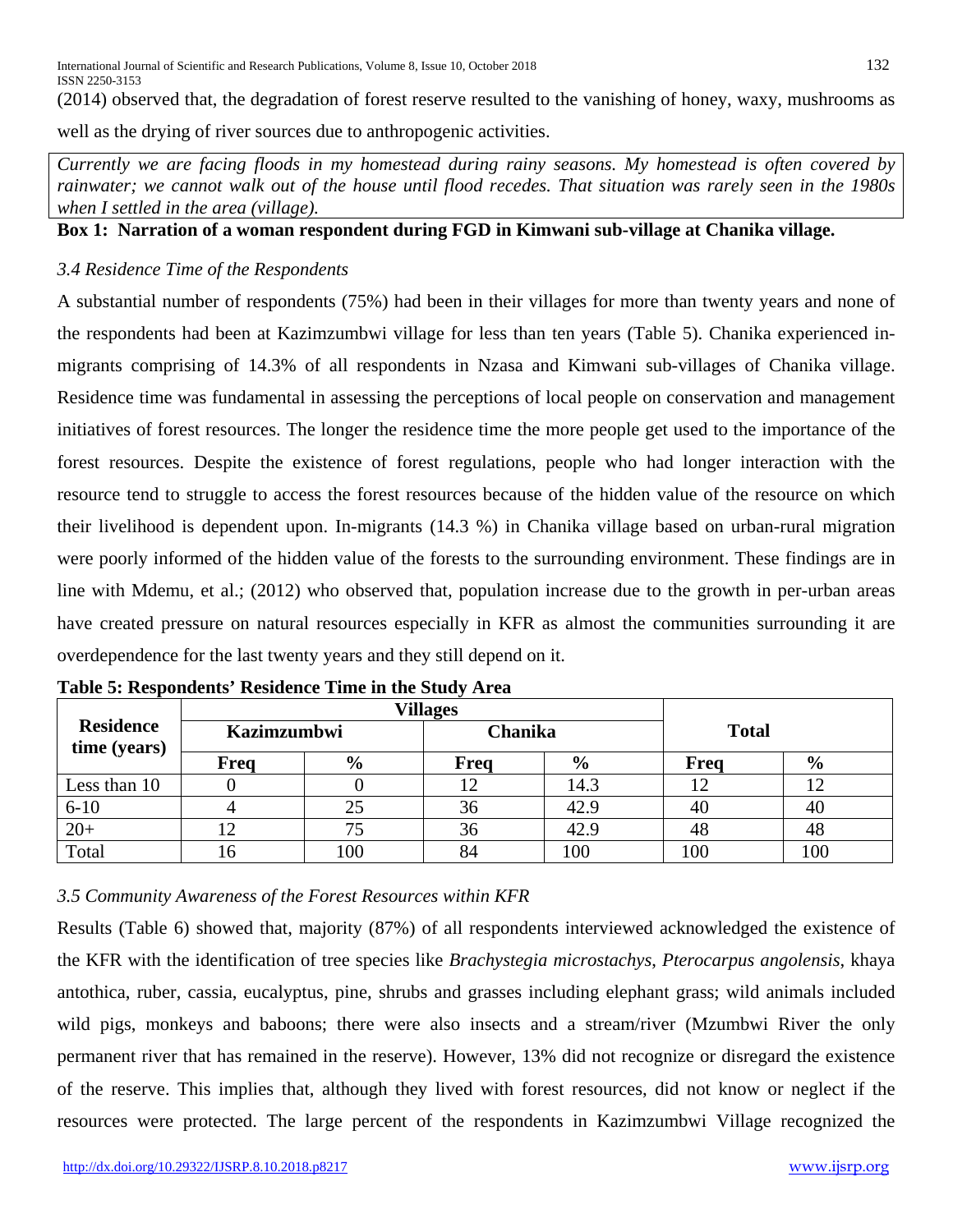existence of the reserve mainly due to the fact that, the village was located in remote areas close to KFR with less influence of urban culture unlike semi-urban Chanika village which is located near Dar es Salaam City. As supported by Mngumi et al.; (2013) who portrayed that, the communities around KFR have taken it as the backbone for their livelihoods.

| $-$ 0.0000 $-$ 0.0000 $-$ 0.0000 $-$ 0.0000 $-$ |      |      |  |  |  |
|-------------------------------------------------|------|------|--|--|--|
| <b>Natural Resources</b>                        | Freq | (%)  |  |  |  |
| Vegetations                                     | 87   | 46.8 |  |  |  |
| Streams/rivers                                  |      | 17.2 |  |  |  |
| Wild animals                                    | 33   | 17.7 |  |  |  |
| Insects                                         | 34   | 18.3 |  |  |  |
| Total                                           | 186  | 100  |  |  |  |

**Table 6: Natural Forest Resources Found within KFR**

Multiple responses

## *3.6 Local community participation in the Management of KFR*

The aim here is to identify if the communities were fully involved in the conservation of KFR. It showed that, a vast number (89.5%) of respondents interviewed reported that they were not involved in the conservation and management while the rest (9.5%) accepted that, they were involved in the management as indicated in Figure 4. During FGD, it was revealed that, forest education was only provided to the few forest committee members and it had been undertaken in previous years when the Wildlife Conservation Society of Tanzania (WCST) sponsored by Care International Organization was working in the study area. At the time of study, there was no active participation of local community. This indicated that local people who were also part of forest ecosystem were denied their rights to care their Mother Nature from where their livelihood accrued. These findings are in line with Shabani (2009) who pointed out that, there is poorly participation of the communities surrounding KFR in the management of the reserve due to the failure of the management approach (top-down approach) which does not allow fully involvement of the communities.



**Figure 4: Local community participation in the Management of KFR**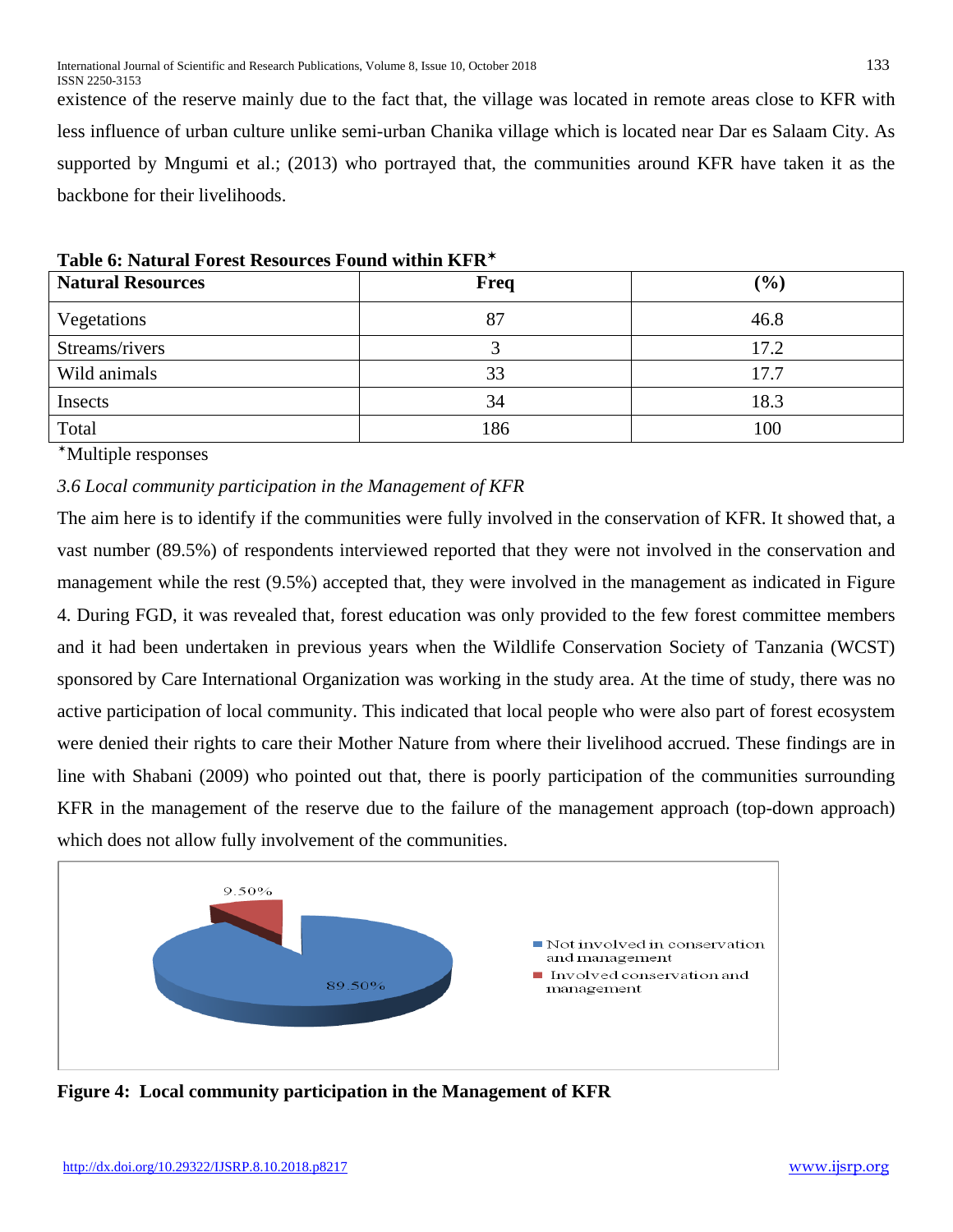International Journal of Scientific and Research Publications, Volume 8, Issue 10, October 2018 134 ISSN 2250-3153 *3.7 Types of participation to small number of the community*

Based on community participation as indicated (Figure 4), it showed that, a small number of respondents (9.5%) who were involved in conservation and management reported that, they participate only in tree planting (52.8 %) and education and training (41.2%). During FGD, the chairman of Forest Management Committee in Kazimzumbwi village revealed that, they occasionally planted trees especially on  $1<sup>st</sup>$  January (National Tree Planting Day). This, however, was not observed every year, as reported by Nzasa Village Executive Officer, none of the respondents in their area participated in the action in this year (2018). Also, it was observed that, none of the respondents were involved in decision making and planning concerning the issue of forest resources conservation and management. This kind of management generally suggested that, there was no active involvement of the local community in the management of KFR. As supported by Shabani (2009) who revealed that, there is poorly participation of the communities surrounding KFR in the management of the reserve due to the failure of the management approach (top-down approach) which does not allow fully involvement of the communities.

#### *3.8 Communities awareness of Forest Regulations Guiding Management of KFR*

With regard to forest regulations or laws guiding the use and management of KFR, the study (Figure 5) revealed that, 97.3% of respondents were aware of the existence of forest laws while only few respondents (2.7%) seemed unaware. This implies that, minority (2.7%) of respondents were freely accessing the forest resources. About 97.3% of respondents who approved the existence of the forest laws mentioned that, they were not allowed to access the forest resources within the KFR as expressed by 50% of all responses. It was also prohibited to undertake any kind of human activities within the reserve (40%) including agriculture, settlement, charcoal making and lumbering as well as they were not allowed to set fire within the reserve (10%). During FGD, it was revealed that, most of the respondents used to acquire information from their fellows, the media, NGOs previously working in the study area, and also from various meetings conducted by the government officials especially during the conflict periods. This implies that, forest officials were not actively engaging in disseminating information concerning forest laws to the local people. There were also no specific laws for managing KFR; they only used the Forest Act of 2002 in managing the reserve. Despite using it, there were no sufficient copies available at the district forest offices or at village level. Harsh laws and regulations practiced during colonial rule for management of forest reserves were inherited by the independent states which prohibited illegal utilization of these natural resources (IIED, 1994). The use of similar harsh laws and regulations accompanied with brutality to protect forest reserves from encroachment and poaching has created hatred behaviour from the indigenous people against the forest resources (Pimbert and Pretty, 1995).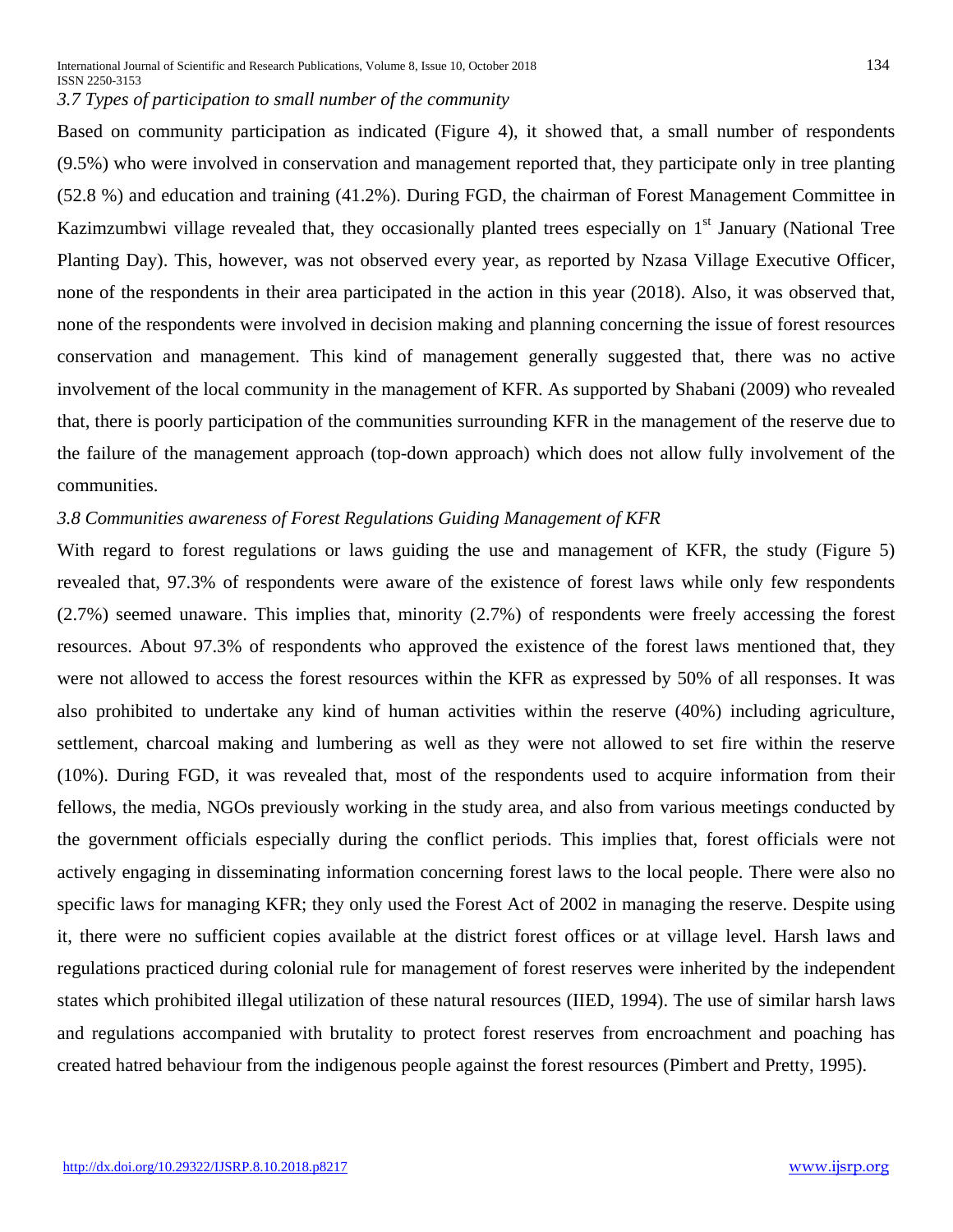International Journal of Scientific and Research Publications, Volume 8, Issue 10, October 2018 135 ISSN 2250-3153



**Figure 5: Communities awareness of Forest Regulations Guiding Management of KFR**

*3.9 Ineffectiveness of the Existing Forest Management Regime*

Results (Table 7) showed that, a significant proportion (97.7%) of respondents revealed that, the forest management approach was not performing well while 2.3% of respondents on the other hand pointed out that it was doing well. During FGD, it was revealed that, the forest cover had been reduced in size over time since 2006. Also, discussion with some key informants revealed that, deforestation and degradation of forest resources due to farming, settlement, firewood, charcoal making and poles especially to areas closure to the communities. This implies that, there is a need to strengthen patrol activities to prevent destructives human activities within the reserve. These findings concurred with Mdem (2016) who observed that, KFR has declined its forest cover between 1980 and 1995 by 11.9% as well as 41.3% in 1995 and 2010.

| Indicators of poor performance     | Freq | $\frac{0}{0}$ |  |  |  |  |
|------------------------------------|------|---------------|--|--|--|--|
| High rate of deforestation         |      | 29.3          |  |  |  |  |
| Lack of local people participation | 70   | 27.6          |  |  |  |  |
| Conflicts                          |      | 23.7          |  |  |  |  |
| Strict laws                        |      | 19.4          |  |  |  |  |
| Total                              | 283  | 100           |  |  |  |  |

**Table 7: Reasons for Poor Performance of Existing Forest Management Approach**

## **Multiple responses**

Field observation (Figures 6 and 7) witness clearance of forest areas was undertaken near Chanika village where there was an influence of urban-rural migration.



**Figure 6: Deforestation and hence degradation of KFR near Chanika village reflected by the dominance of Guatemala grasses at the foreground.**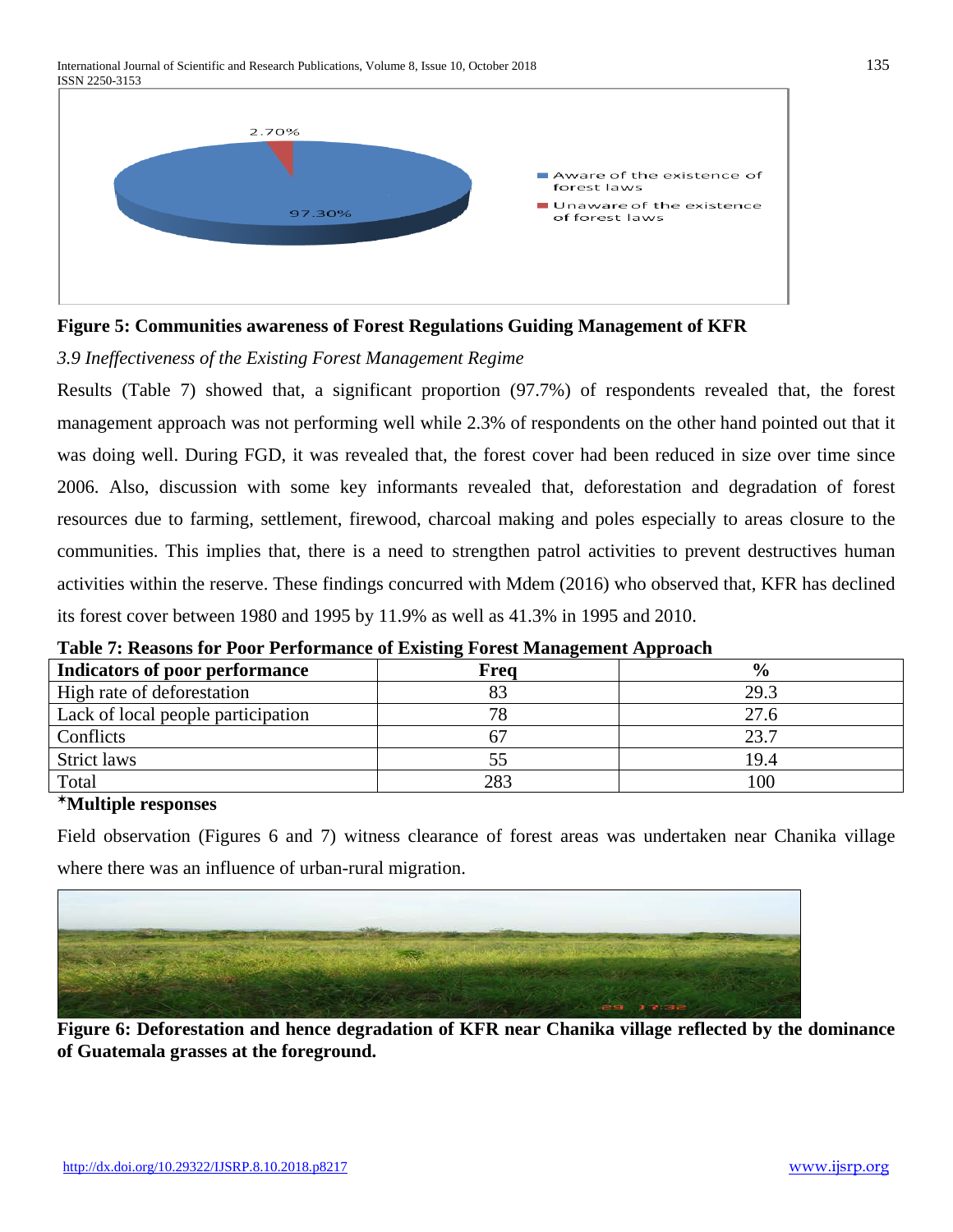

**Figure 7: Part of KFR being deforested due to charcoal making and poles cutting in Kazimzumbwi village being dominated by shrubs and stunted trees.**

Apart from that, it revealed, that, the community was dissatisfied with the regime due to the persistence of deforestation and degradation (Box 2); the use of strict laws in managing the KFR that exclude local people from accessing the forest resources within the KFR; poor participation of local people; and conflicts between the government and local community surrounding the KFR as reasons behind their position.

*During the 1970s the forest (KFR) was covered by numerous forest tree species including Pterocarpus angolensis and Brachystegia microstachys. In those times, even wild animals were abundant including Mbega the endemic specie to this reserve which could not be found in other areas. There were also plenty of streams and rivers flowing from the reserve through our village to Pugu Forest Reserve. Currently however, the reserve is a mere bare with tree), it is under bad condition and if no appropriate measures are undertaken to effectively manage the reserve, I do not know what will be status of the forest in five years later.*

**Box 2: Narration from one of the respondents in Kazimzumbwi village during FGD**

Moreover, during FGD, the Chairman of WAHIPUKA at Kimwani sub-village in Chanika village complained that, the forest officials were responsible for the increasing rate of deforestation within the reserve. They rarely visited the reserve and there was no effective monitoring of the reserve surrounded by five villages namely Kazimzumbwi, Chanika, Maguruwe, Vigama and Kisarawe. Discussion from FGDs also revealed that, some forest officers were alleged to collect kickbacks (bribes) to people who participated in illegal activities within the reserve and some of them did collude with business people to illegally harvest forest resources and make charcoal within the reserve (Box 3). Furthermore, an interview with natural resources management officers, it was disclosed a weak cooperation in the management of the reserve, as the reserve is surrounded by two districts namely the Kisarawe and Ilala, but all the management is based only at Kisarawe. Due to this weakness the reserve has been reduced in its coverage. These findings coincide with WSCT (1999) which pointed out that, the pseudo-devolution of power gives Kisarawe district a mandate to conserve the reserves on behalf of the central government though it occupies two districts.

*When we want to patrol within the reserve we have first to inform the forest staff at Kisarawe district, the forest officers secretly inform their people who carry out illegal activities in the reserve. When we go to the reserve we find nobody doing illegal activities. Sometimes, we can arrest their tools and then hand over to the district forest office; they tend to sell those tools without our knowledge. Those actions do facilitate the illegal activities within the reserve and eventually deforestation increases at a great rate.*

# **Box 3: A complaint by one member of the Forest Management Committee during the FGD at Kazimzumbwi village**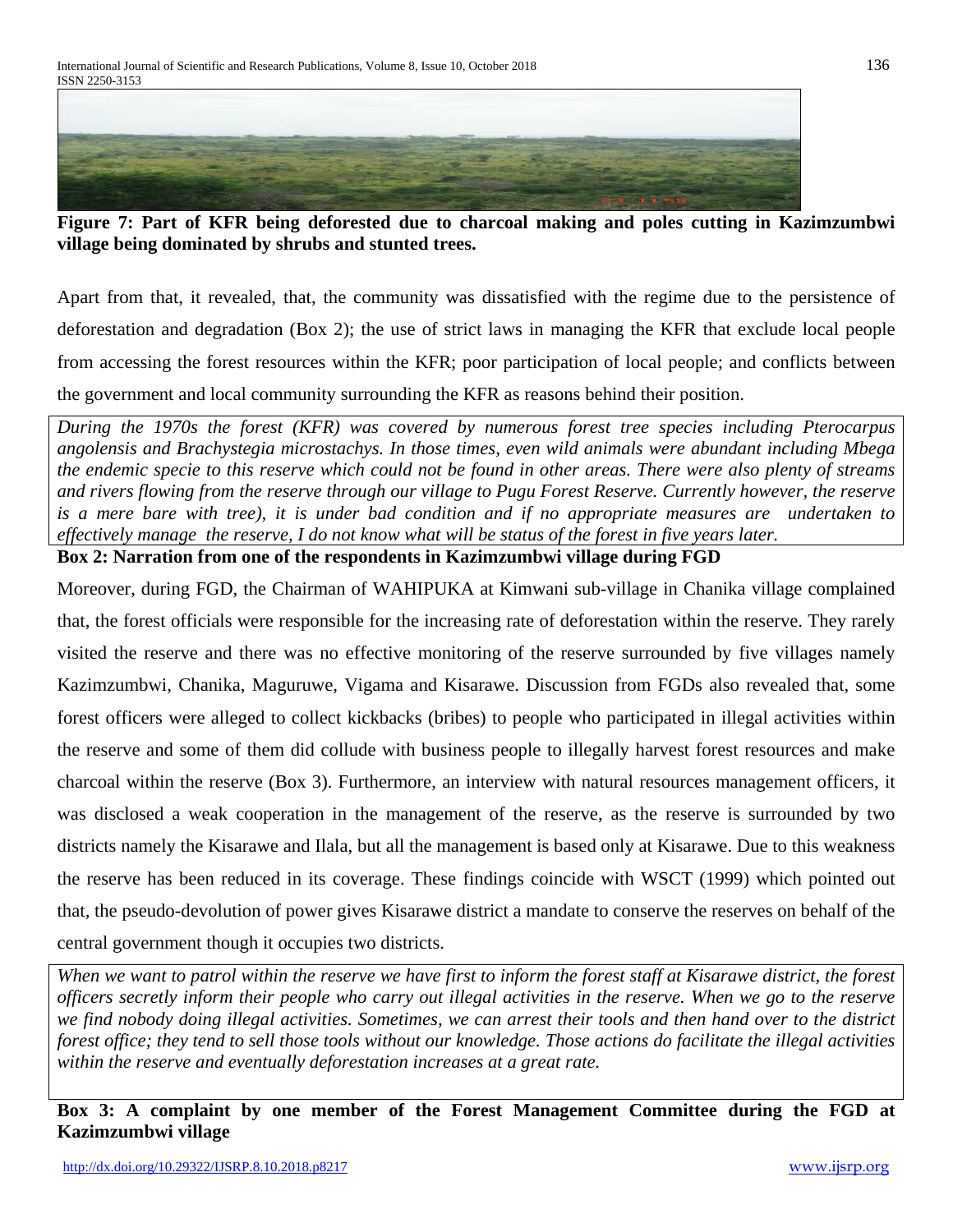Field observation witnessed the least disturbed forest cover by human activities in the western part of KFR near Kisarawe district offices (Figure 8). FGD in Kazimzumbwi village pointed out that, the maintenance of least disturbed forest canopy being dominated by *Brachystegia microstachy)* species was due to reduced illegal harvest of trees, reduced fire occurrences as a result of being close to the Natural Resources offices at Kisarawe district.



**Figure 8: Least disturbed forest cover in the western part of KFR near Kisarawe district offices. Note**  *Brachystegia microstachys* **species dominate the forest cover.**

GIS analysis revealed the changing nature of deforestation of the reserve in three periods since 1956 to 2008. The analysis quantified the amount of forest being deforested, regrowth and the remained least disturbed forest cover. Between 1956 and 1981 GIS analysis revealed that, about 915 hectares out of 3800 ha of the forest were deforested (Figure 9). According to Kisarawe district forest officer, the reserve faced human pressures as a result of villagilization policy adopted in early1970s. During this period the reserve experienced severe deforestation because of resettlement of people into villages particularly at Chanika and Vigama villages. The officer explained further that, the situation was contrary to the one observed during the period after 1954 (time of gazettement of the reserve) when British colonial government prohibited all human activities to be undertaken in the reserve. The prohibition was accompanied by strict colonial laws which helped to maintain the protected forest into its original state.



**Figure 9: Change in forest cover between 1956 and 1981**

The analysis between 1981 and 1996 showed that, about 790ha of forest were deforested and 362ha regrew (Figure 10). Kisarawe district forest officer revealed that, the restoration of the forest cover was due to the operation of the WCST in 1991. The NGO employed eight forest guards that greatly helped to reduce the level of illegal activities in the reserve through arresting illegal loggers and charcoal burners. WCST was also used to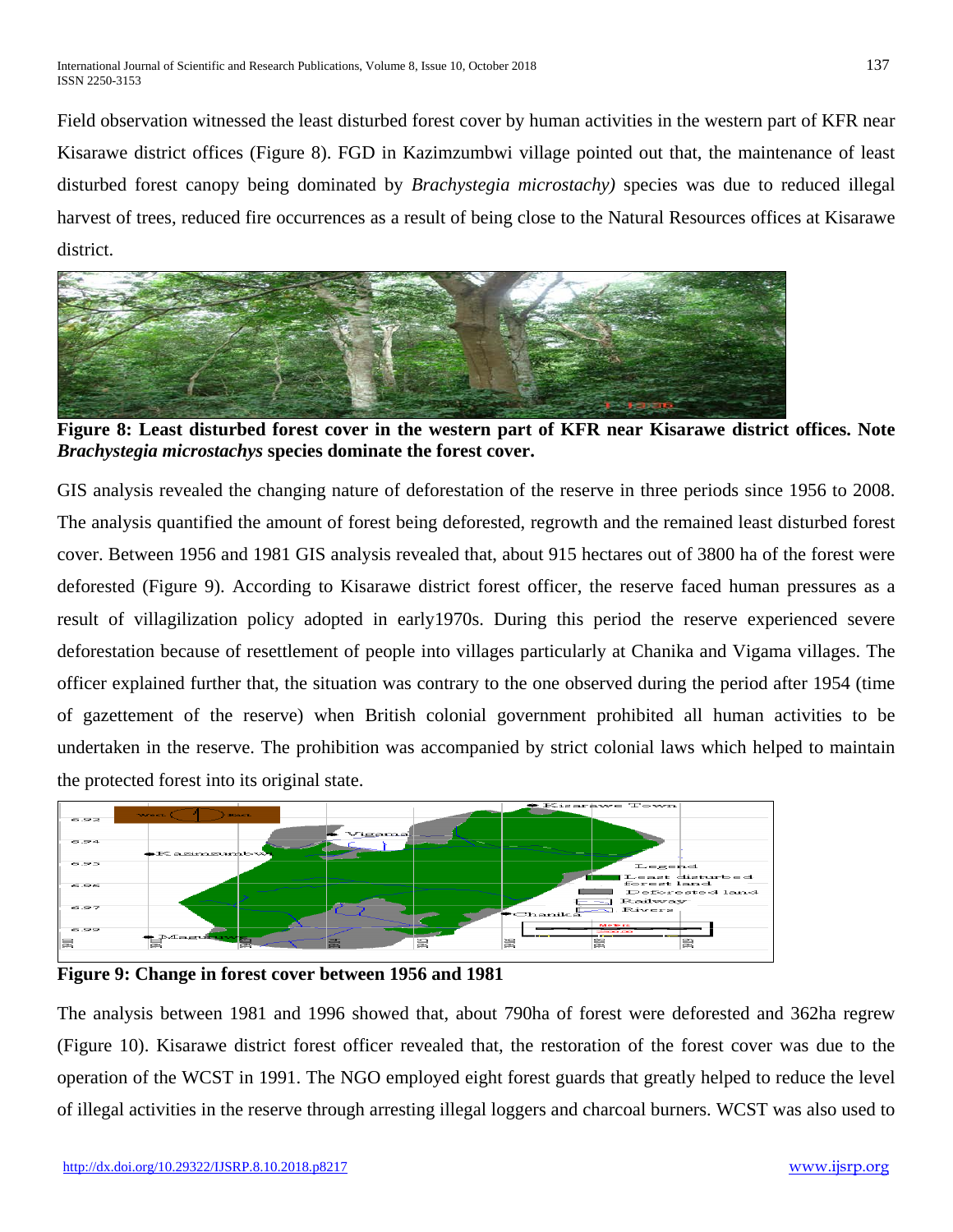raise awareness on the importance of forest resources to the communities. As a result, pressures and threats including illegal timber harvest, pole cutting and encroachment for farming greatly reduced to the level that put more promises of the improvement of the reserve. In response to the efforts of the NGO, local people planted trees around their residential areas, schools, and farm areas. This aimed at reducing pressure on the future of forest-based resources. However, following the liberalisation of the Tanzanian economy in early 1990s where the private sector was allowed to engage in trade, the conservation initiative failed to achieve its goals. This led to a new deforestation of the reserve. During FGD in Nzasa sub-village, villagers reported the actions of the business people to be involved in the illegal harvest of the forest resources (Box 4).

*During the early 1990s, business people with their tracks carrying tonnes of poles, used to pass our village during the night hours for the fear of being arrested by the forest officers and policemen. At that time also, illegal harvest of the forest resources were openly undertaken in the reserve. This was fuelled by corruption that operated in that time.* 



**Box 4: A respondent at Chanika village explaining the impact of traders on the KFR**

**Figure 10: Change in forest cover between 1981 and 1996**

Findings of the GIS analysis tool depicted that, between 1996 and 2008, the reserve faced severe deforestation of about 1446ha with a minor regrowth of 160ha (Figure 11). According to Kisarawe district forest officer, the high level of deforestation was due to increased urban-rural migration resulting to the rapid expansion of Dar es Salaam City in the turn of the century as some indigenous people tend to sell some portions of land with the reserve to the city residents. The expansion also is reported to have also caused high demand for charcoal, poles and timber. This situation was an obstacle to the achievement of the conservation goals. The causes of deforestation were also reported by the villagers in both villages. They reported that, corruption among dishonest officers, poor involvement of local people in the management and poverty were the major causes of deforestation. According to these respondents, these causes were more pronounced after the phase out of WCST in 2005.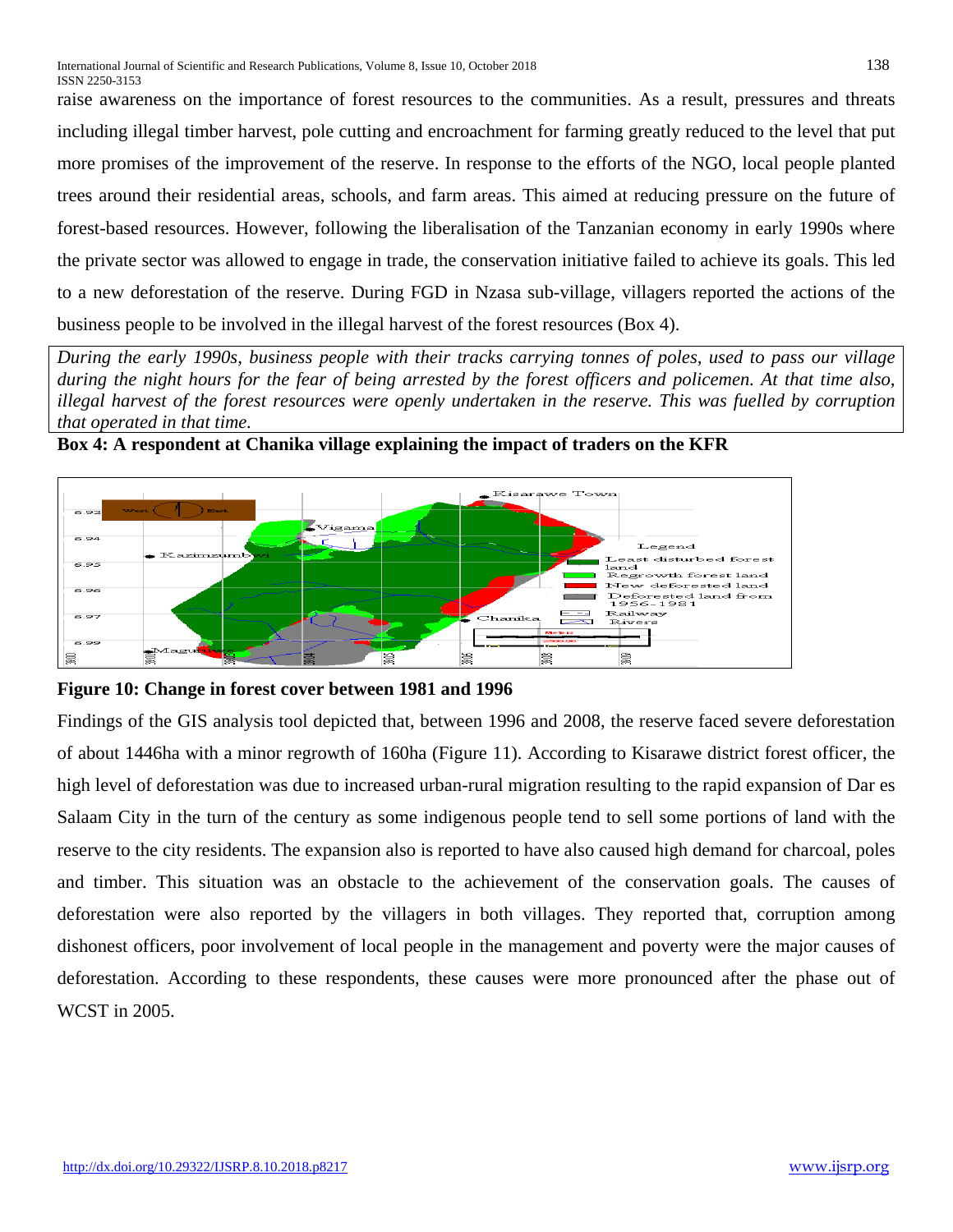International Journal of Scientific and Research Publications, Volume 8, Issue 10, October 2018 139 ISSN 2250-3153



**Figure 11: Change in forest cover between 1996 and 2008**

*3.10 Factors influencing low Perceptions of Local Community's towards KFR* 

The findings showed that, the majority of respondents were not satisfied with the way the government conserved and managed the KFR; hence they held negative perceptions toward the existing forest resources management regime (Figure 12). The reasons behind the dissatisfaction with the regime were the increasing rate of deforestation (31% of responses), lack of improvement of local people's livelihood (29%) persistent conflicts (26%) and lack of community participation (14%). As supported by Mchome (2001) who observed the persistence of conflicts between the central government and the local communities residing in the study area as sign of dissatisfaction of the regime which resulted to the filling of a case by the local communities to the court due to change of border.



**Figure 12: Response on the satisfaction of the existing forest management regime**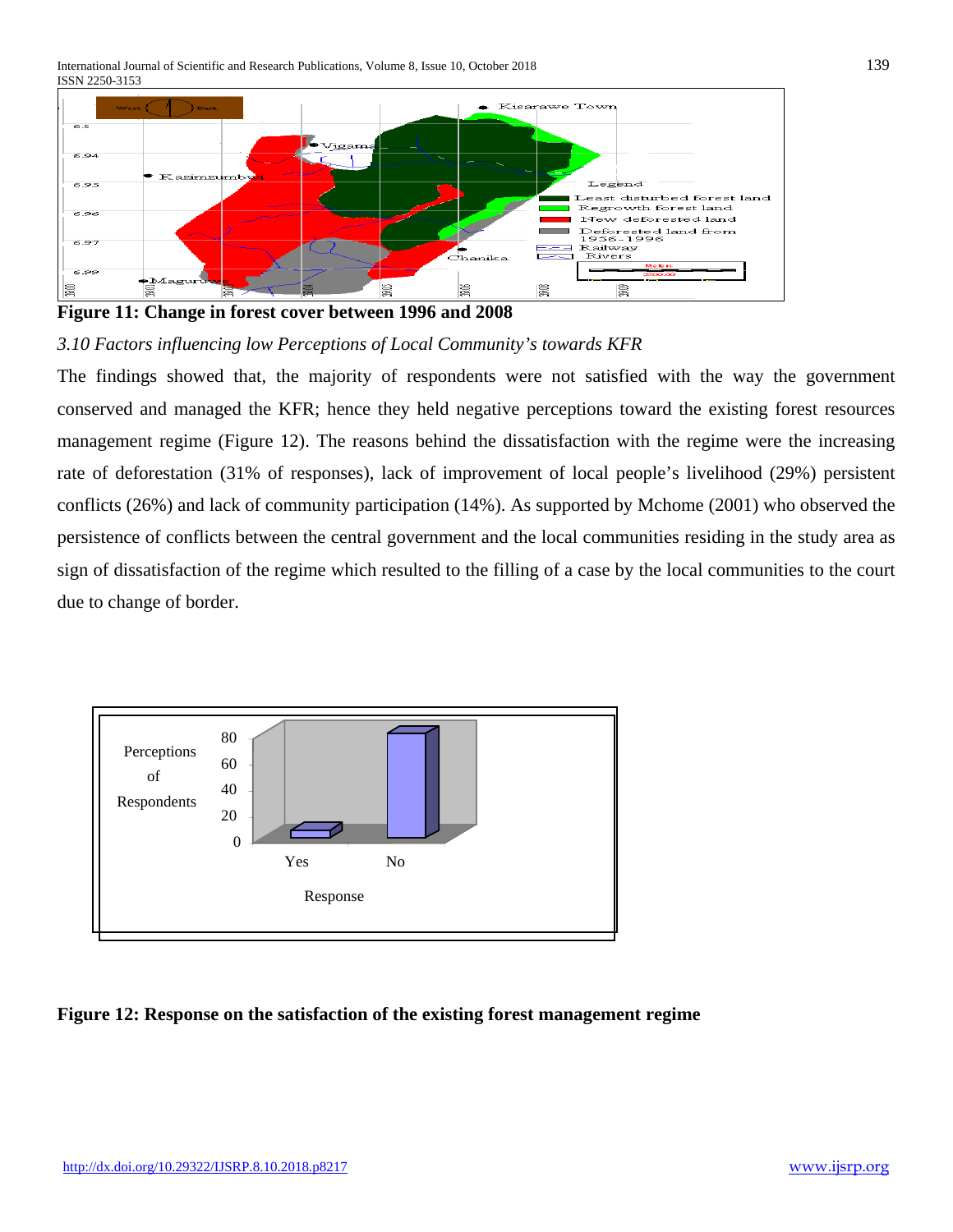International Journal of Scientific and Research Publications, Volume 8, Issue 10, October 2018 140 ISSN 2250-3153





*3.11 Ways for Ensuring Sustainable Management of Kazimzumbwi Forest Ecosystem and Improved People's Wellbeing*

## *3.11.1 Harmonising Environmental and Human Factors*

The majority (69.8%) of respondents proposed Active Joint Forest Management (AJFM), the other 25.6% of respondents were excited to witness the reserve being privately managed while 2.3% recommended retaining the centralised forest management regime (Figure 14). During FGD at Kazimzumbwi, it was revealed the intention of local people to change the management system from centralised to AJFM approach in which the local community would also benefit from the management of the reserve. AJFM entails collaboration between local people, forest management, Community Based Organizations (CBOS)/NGOs and central government in managing KFR. Also, the supporters of AJFM were able to indicate the strategies to be incorporated in the management of the reserve which included participation (16.9%). According to the findings, participation of local people meant the active involvement of inhabitants in the conservation and management of KFR that would help to empower people in terms of knowledge and income. In addition to that, the training and education were also suggested that consisted of 16.4% of responses. Education concerning wise forest management was preferred by local people in order to ensure sustainable forest ecosystem featured with improved people's livelihood. Other suggestions were active forest management committee (9.2%), active forest management CBOs/NGOs (8.3%), alternative income generating activities (11.1%), development of socio-economic infrastructure (8.6%), government support (9.7%), conflict resolution (8.1%) and clear buffer zone establishment (11.7%).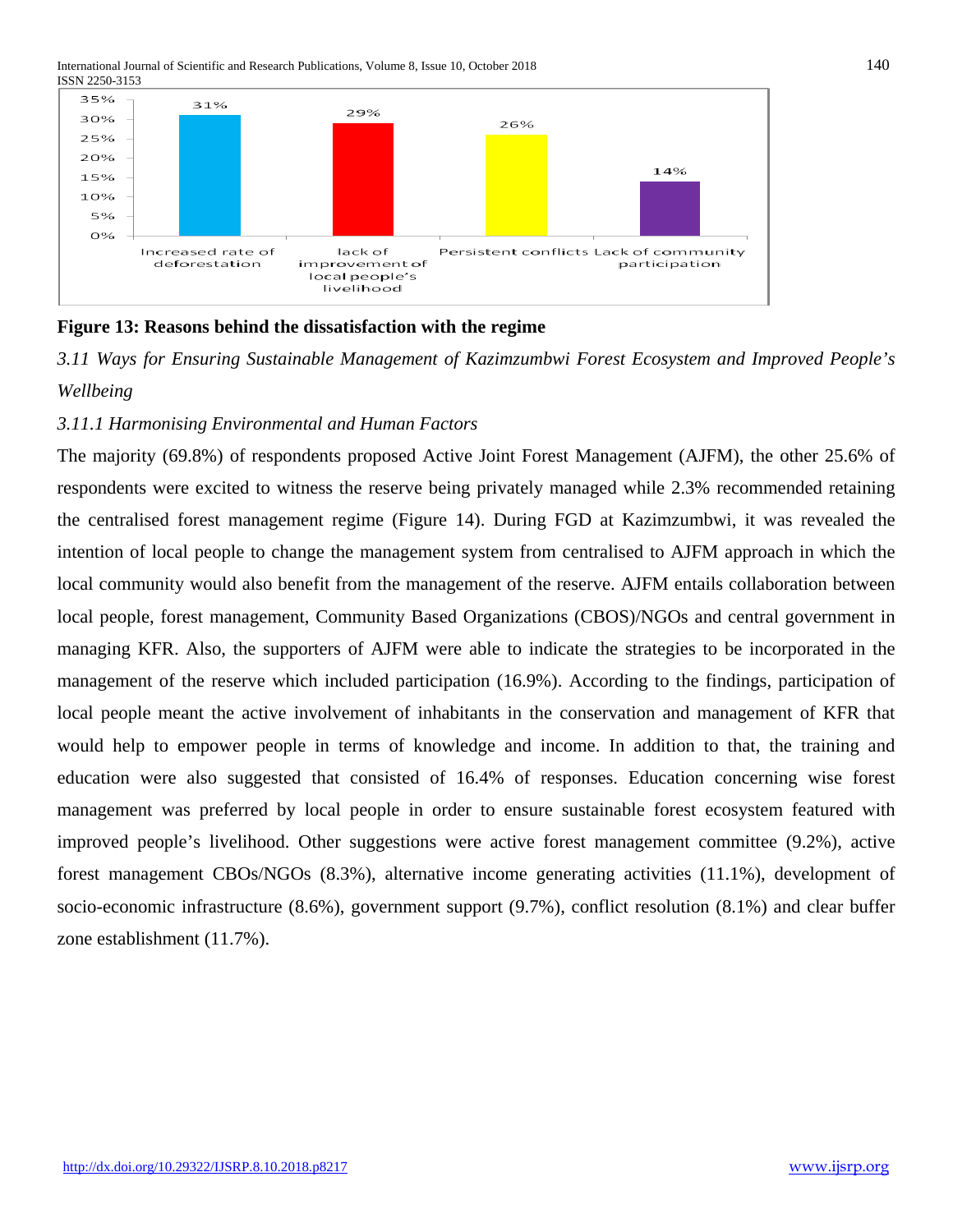

**Figure 14: Communities suggestions for better KFR conservation**





Field observation and during FGD, it was observed that, all these responses signify an aspiration of the community to participate in the conservation and management of KFR due to the realization of the significance of the KFR to the surrounding communities as justified by one the respondent (Box 5).

*It is better to conserve forest resources since conservation will bring more rain, reduce soil erosion, increase fresh air in our village and increase food. But to ensure sustainability of these resources, local people should be the guards and managers of the reserve in their respective areas. Hence, ineffective forest management should be discarded and another management approach that cares for local people and the forest simultaneously should be developed.*

**Box 5: Narration of a female respondent during FGD in Kazimzumbwi village.**

# *3.11.2 Other suggestions based towards better Management of KFR*

Field observation and during FGD with the villagers in Kazimzumbwi and Chanika villages, it was insisted that local people should be allowed to have a direct extraction of some species of the forest resources within KFR, but only at a reasonable amount which did not endanger the survival of the forest ecosystem while at the same time helping to satisfy their daily needs. Villagers continued to insist that, extraction of forest species should be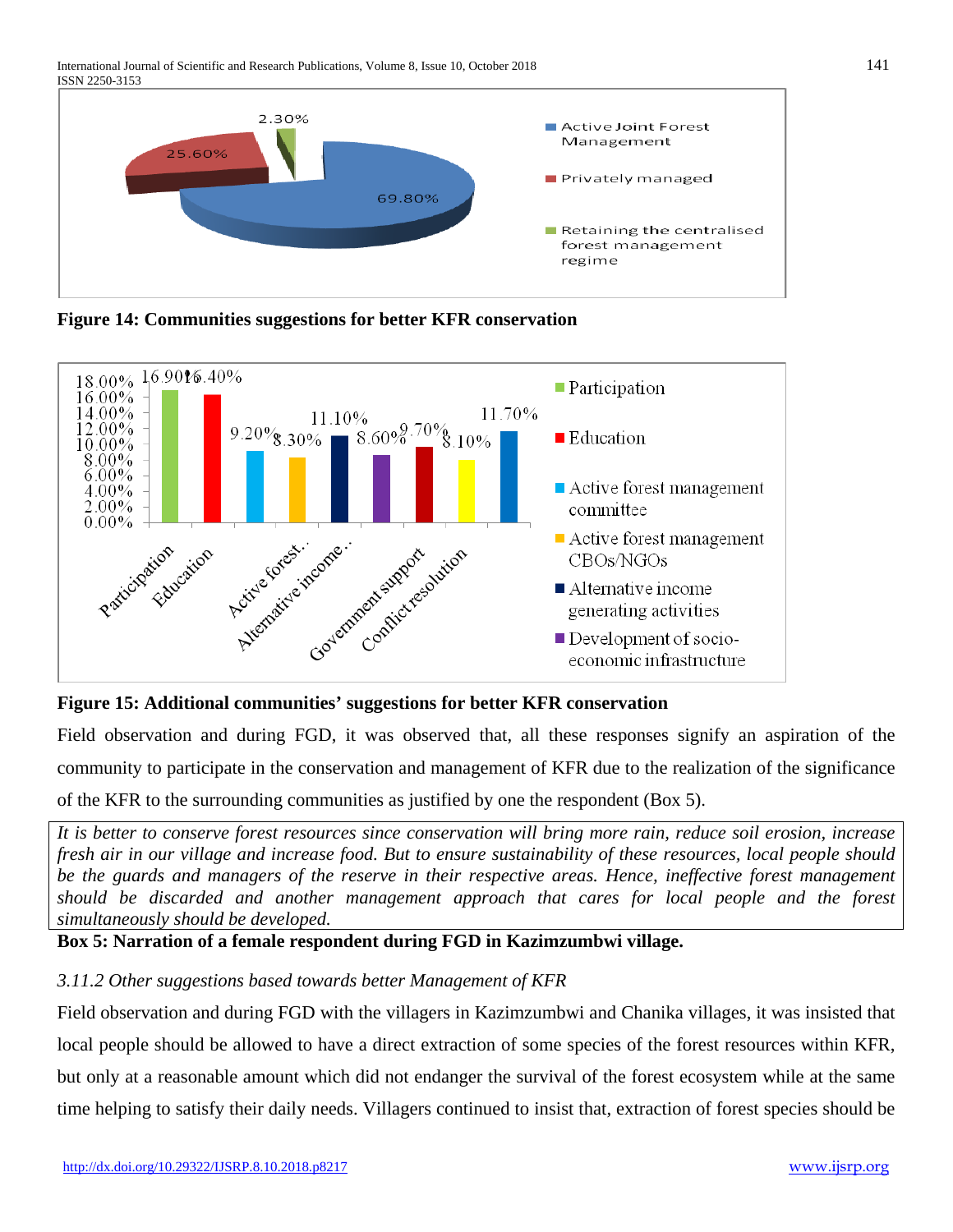identified and there should be a replacement for the species harvested. Furthermore, villagers in Kazimzumbwi village contended that, they were facing a shortage of forest resources in the public forest land that had resulted to mounting pressures on protected forests, hence allowing them to access the resource base would help to meet their basic needs.

## IV. Conclusion

Based on the findings, it can be concluded that local people are key and important stakeholders for effective and sound management of the forest resources. Hence, it is necessary to understand and integrate their perceptions of forest management in conservation of the forest resources so as to strike a balance between ecological objectives and societal goals.

Also, it was found out that, the majority of local community surrounding KFR had a low education level or had not attained the formal education. Almost all the households (87%) engaged in agricultural activities as their backbone of the economy. It is, therefore, evident that, given their poor socio-economic conditions, the local community lacking a forest management plan was mostly dependent on the Mother Nature for their survival and hence a threat to the forest resources.

Noting that, the majority of the respondents had negative perceptions on the regime, it would be safely stated that local community did not abide to the strict forest regulations a feature which signals future sporadic violent conflicts at national dimensions.

It is also pertinent to be stated here that, local community's perceptions of the forest management regime were greatly influenced by poverty and a poor and undemocratic political system in the management of KFR. It may be asserted that, active involvement of local people including provision of education and economic benefits, and participation in decision making in the conservation of forest resources is very crucial for them to feel that they are part and parcel of the management of the forest ecosystem.

Furthermore, it was observed that poor involvement of the communities and citizen groups like CBOs and NGOs prohibits public support in conservation and management of forest resources because they act as a platform where various aspects are channelled from the government to the local community. It is worth stating that, for effective community involvement, the role of CBOs and NGOs in changing local people's mindsets in conservation issues is of prime importance.

Given that the 2002 Tanzania Forest Act particularly in national forest reserves is more restrictive and discriminatory with respect to local communities, it may be concluded that such type of forest regulations increase poverty amongst forest dwellers and in turn exacerbates deforestation of the resource base.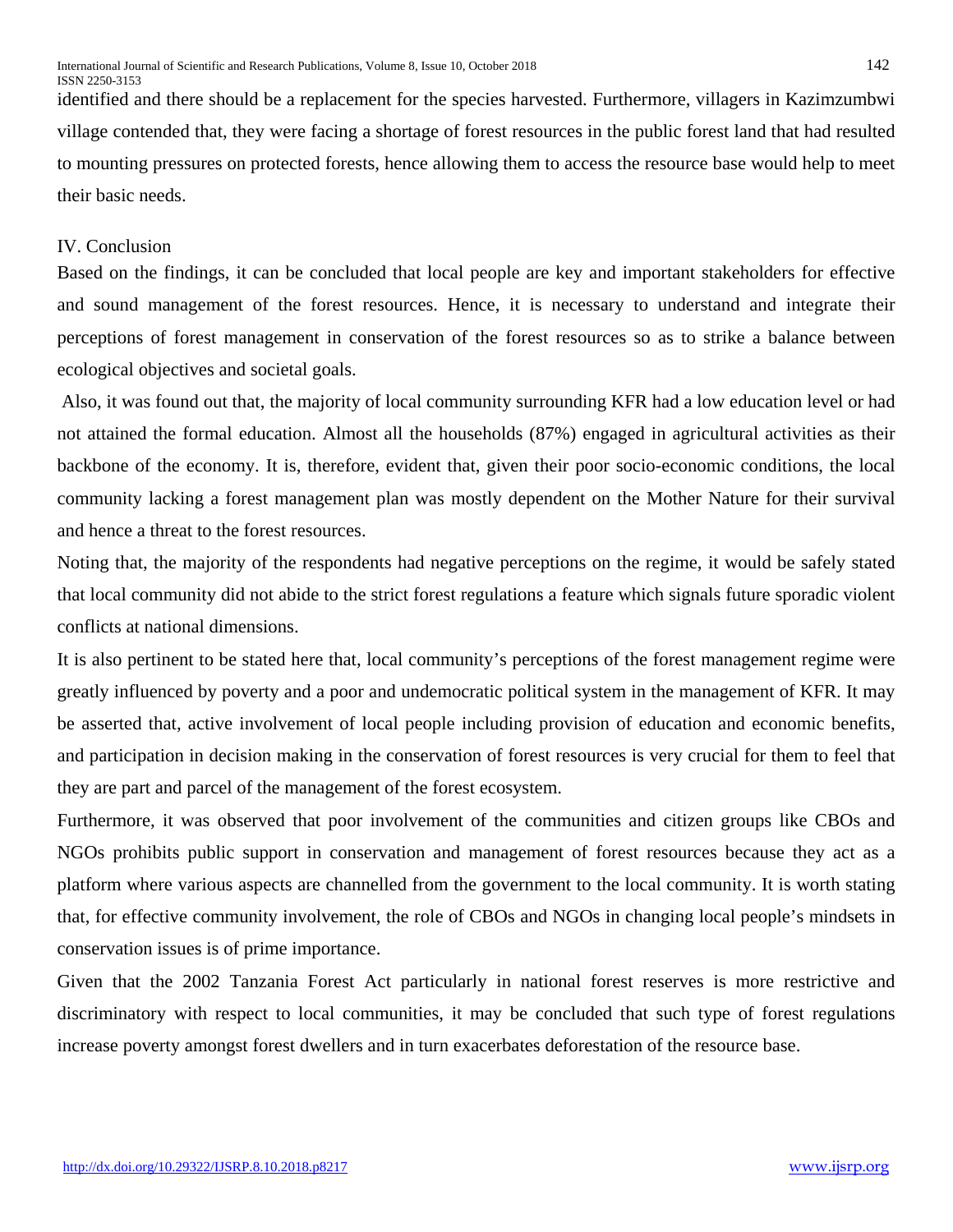Berg, B.L. (2009), Qualitative Research Methods for the Social Sciences (4th Ed.); Boston, MA: Allyn & Bacon.

Cartographic Unit of University of Dar es Salaam (CUUD) (2008), "Land Use Map of Pwani Region", *University of Dar es Salaam*, Sheet Number RS-2-08, Dar es Salaam

Department of Lands and Surveys (1956), "Land Use Map of Kazimzumbwi Forest Reserve"*, Department of Lands and Surveys*, Sheet Number170/4, Dar es Salaam

FAO (2011), Economic and Social Significance of Forests for Africa's Sustainable Development; Nature and Faune, 25.

FAO (2011), Economic and Social Significance of Forests for Africa's Sustainable Development; Nature and Faune, 25.

IIED (1994), "Whose Eden? An Overview of Community Approaches to Wildlife Management", *A Report to the Overseas Development Administration of the British Government, July, 1994*, IIED, London

Kahyarara, G., Mbowe, W and Kimweri, O. (2002), Poverty and Deforestation around the Gazetted Forests of the Coastal Belt of Tanzania, Research on Poverty Alleviation, Research Report No: 02.3, REPOA, Dar es Salaam.

Lupala J., Mdemu M. and Butungo S., (2014). Effects of Peri-Urban Land Use Changes on Forest Ecosystem Services: The Case of Settlements Surrounding Pugu and Kazimzumbwi Forest Reserves in Tanzania, *Journal of Geography and Geology, Vol. 6, No. 4; 2014, p.231-240;* Canadian Centre of Science and Education.

Makunga, J. E. and Misana, S. B. (2017), The Extent and Drivers of Deforestation and Forest Degradation in Masito-Ugalla Ecosystem, Kigoma Region, Tanzania.

Malugu, I. O. E. (2007), Resources-Use Conflicts and Management Challenges for Pugu and Kazimzumbwi Forest Re-Serves in Kisarawe and Ilala Districts, Tanzania. Discovery and Innovation, 19, 149-174. https://doi.org/10.4314/dai.v19i1-2.15781

Mchome, S. E. (2001), *The Problem of Using a Law by Government Officials in Support of the Course of Development: A Case Study of the Mkomazi Game Reserve and Kazimzumbwi Forest Reserve,* Unpublished PhD Dissertation, University of Dar es Salaam

Mdem, M. V. (2016), Drivers of Land Cover Dynamics for Pugu and Kazimzumbwi Forest Reserves in Kisarawe, Tanzania

Mdemu, M., Kashaigili, J.J., Lupala, J., Levira, P., Liwenga, E., Nduganda, A. (2012), Dynamics of land use and land cover changes in the Pugu and Kazimzumbwi Forest Reserves. In Proceedings of the First CCIAM Scientific Conference (pp. 54-77). Morogoro: Sokoine University of Agriculture.